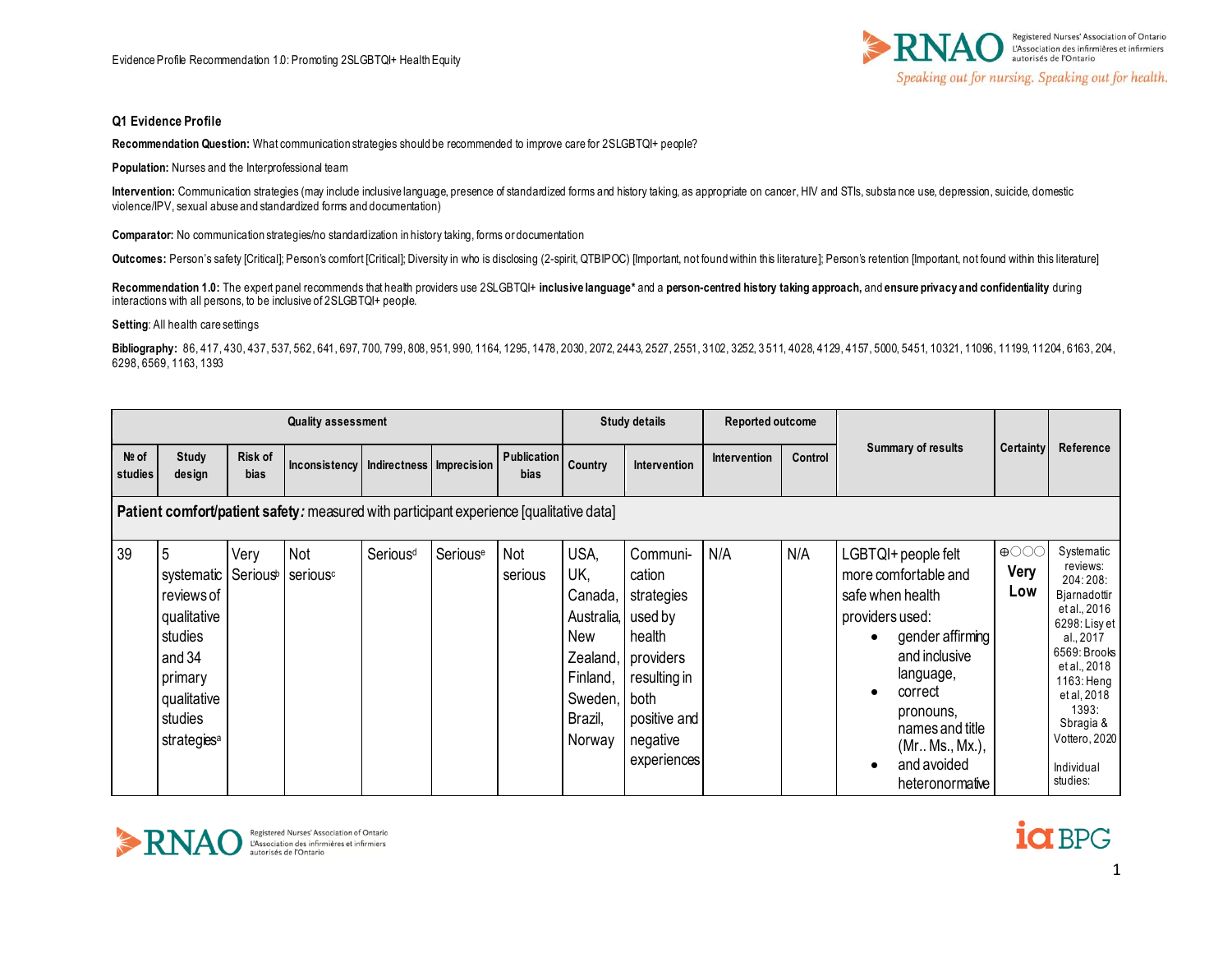

|                  |                        |                 | <b>Quality assessment</b> |                          |                     |         | <b>Study details</b> | Reported outcome |         |                                                                                                                                                                                                                                                                                                                                                                                                                                                                                                                                                                                                                                                                               |           |                                                                                                                                                                                                                                                                                                                                                                                                                                                                                                           |
|------------------|------------------------|-----------------|---------------------------|--------------------------|---------------------|---------|----------------------|------------------|---------|-------------------------------------------------------------------------------------------------------------------------------------------------------------------------------------------------------------------------------------------------------------------------------------------------------------------------------------------------------------------------------------------------------------------------------------------------------------------------------------------------------------------------------------------------------------------------------------------------------------------------------------------------------------------------------|-----------|-----------------------------------------------------------------------------------------------------------------------------------------------------------------------------------------------------------------------------------------------------------------------------------------------------------------------------------------------------------------------------------------------------------------------------------------------------------------------------------------------------------|
| Nº of<br>studies | <b>Study</b><br>design | Risk of<br>bias | Inconsistency             | Indirectness Imprecision | Publication<br>bias | Country | Intervention         | Intervention     | Control | <b>Summary of results</b>                                                                                                                                                                                                                                                                                                                                                                                                                                                                                                                                                                                                                                                     | Certainty | Reference                                                                                                                                                                                                                                                                                                                                                                                                                                                                                                 |
|                  |                        |                 |                           |                          |                     |         |                      |                  |         | and binary<br>language.<br>LGBTQ persons feel<br>comfortable and safe<br>when health providers<br>avoid asking questions<br>not relevant to their care<br>needs or that are based<br>on heteronormative<br>assumptions. This was<br>particularly evident with<br>regard to sexual health<br>history including sexual<br>behaviours and<br>relationships. LGBTQ<br>persons in three of the<br>studies preferred when<br>health providers initiated<br>discussions on sexual<br>health during the clinical<br>encounter.<br>LGBTQI+ persons<br>comfort and perceived<br>safety were improved<br>when care was delivered<br>with enhanced privacy<br>and confidentiality. Health |           | 86: Agenor et<br>al., 2018<br>417:<br>Eisenberg et<br>al., 2020<br>430: Floyd et<br>al., 2020<br>437:<br>Dispenza et<br>al., 2015<br>537: Meyer et<br>al., 2020<br>562: Brown<br>et al, 2020<br>641:<br>Hagen/2014<br>697:<br>Hines et al.<br>2019<br>700:<br>Guss et al.<br>2019<br>799:<br>Jahn et al,<br>2019<br>808: Grant<br>and Nash,<br>2019<br>951: Maragh-<br>Bass et al.,<br>2017<br>990: Willging<br>et al, 2019<br>1164: Thonin<br>and<br>Bromstrom,<br>2018<br>1295:<br>Ross & Bell,<br>2017 |



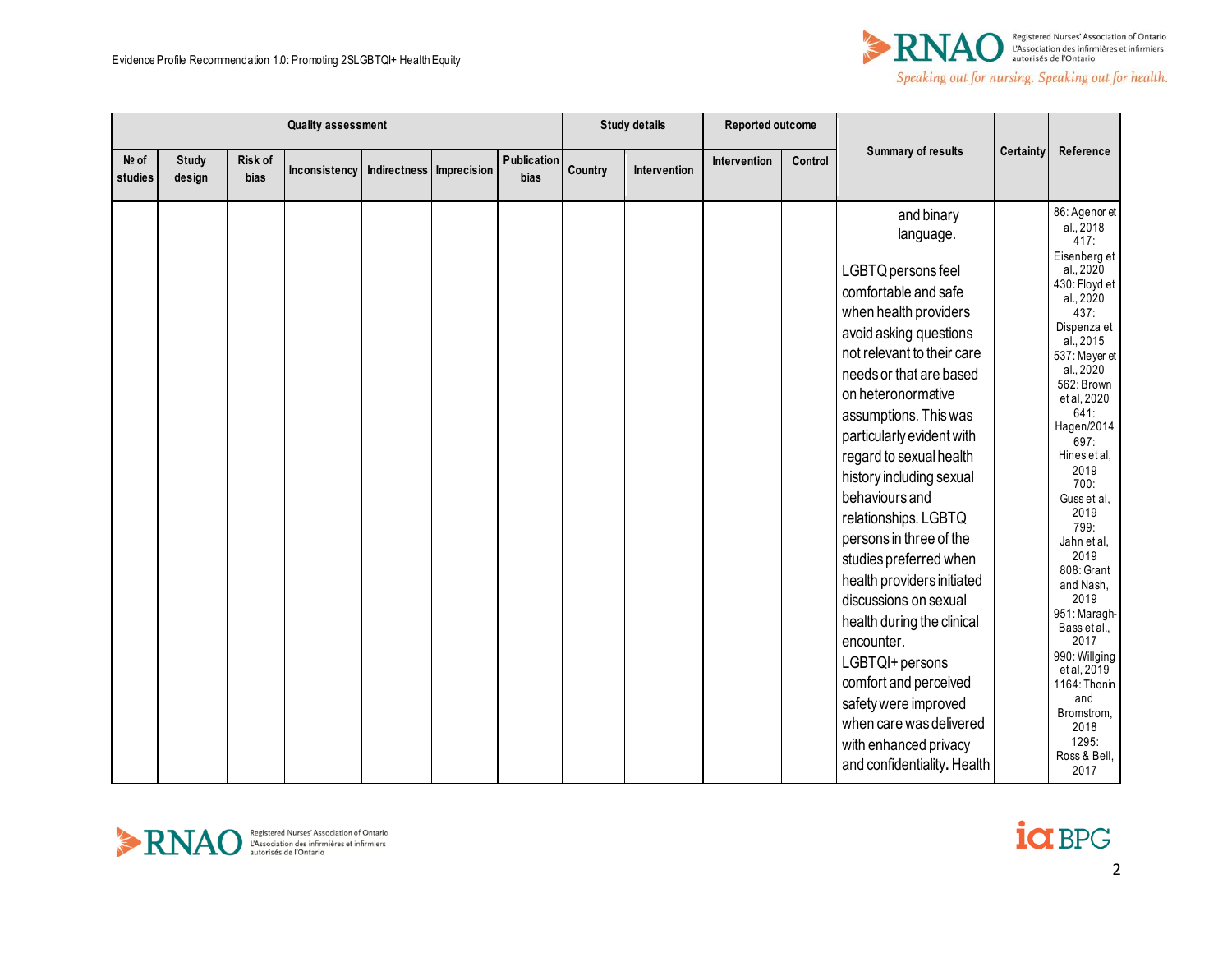

|                  | <b>Quality assessment</b> |                 |                                            |  | <b>Study details</b> | Reported outcome |              |              |         |                                                                                                                                         |           |                                                                                                                                                                                                                                                                                                                                                                                                                                                                                                                     |
|------------------|---------------------------|-----------------|--------------------------------------------|--|----------------------|------------------|--------------|--------------|---------|-----------------------------------------------------------------------------------------------------------------------------------------|-----------|---------------------------------------------------------------------------------------------------------------------------------------------------------------------------------------------------------------------------------------------------------------------------------------------------------------------------------------------------------------------------------------------------------------------------------------------------------------------------------------------------------------------|
| Nº of<br>studies | <b>Study</b><br>design    | Risk of<br>bias | Inconsistency   Indirectness   Imprecision |  | Publication<br>bias  | Country          | Intervention | Intervention | Control | <b>Summary of results</b>                                                                                                               | Certainty | Reference                                                                                                                                                                                                                                                                                                                                                                                                                                                                                                           |
|                  |                           |                 |                                            |  |                      |                  |              |              |         | care experiences can be<br>particularly harmful for<br>LGBTQI+ persons as a<br>result of breaches in<br>privacy and<br>confidentiality. |           | 1478:<br>Delaney &<br>McCann,<br>2020<br>2030: Grant,<br>Nash &<br>Hansen,<br>2019<br>2072:<br>Soinio,<br>Paavilainen&<br>Kylma, 2019<br>2443:<br>Bell &<br>Purkey, 2019<br>2527: Acosta,<br>Qayyum,<br>Turban & van<br>Schalkwyk,<br>2019<br>2551:<br>German/2016<br>3102:<br>Pennay et al,<br>2018<br>3252:<br>Carlstrom, Ek<br>&<br>Gabrielsson,<br>2020<br>3511:<br>Stover et al.,<br>2014<br>4028: Goins<br>et al., 2013<br>4129: Dodge<br>et al, 2012<br>4157:<br>McNair, 2012<br>5000: Pinto<br>et al., 2019 |



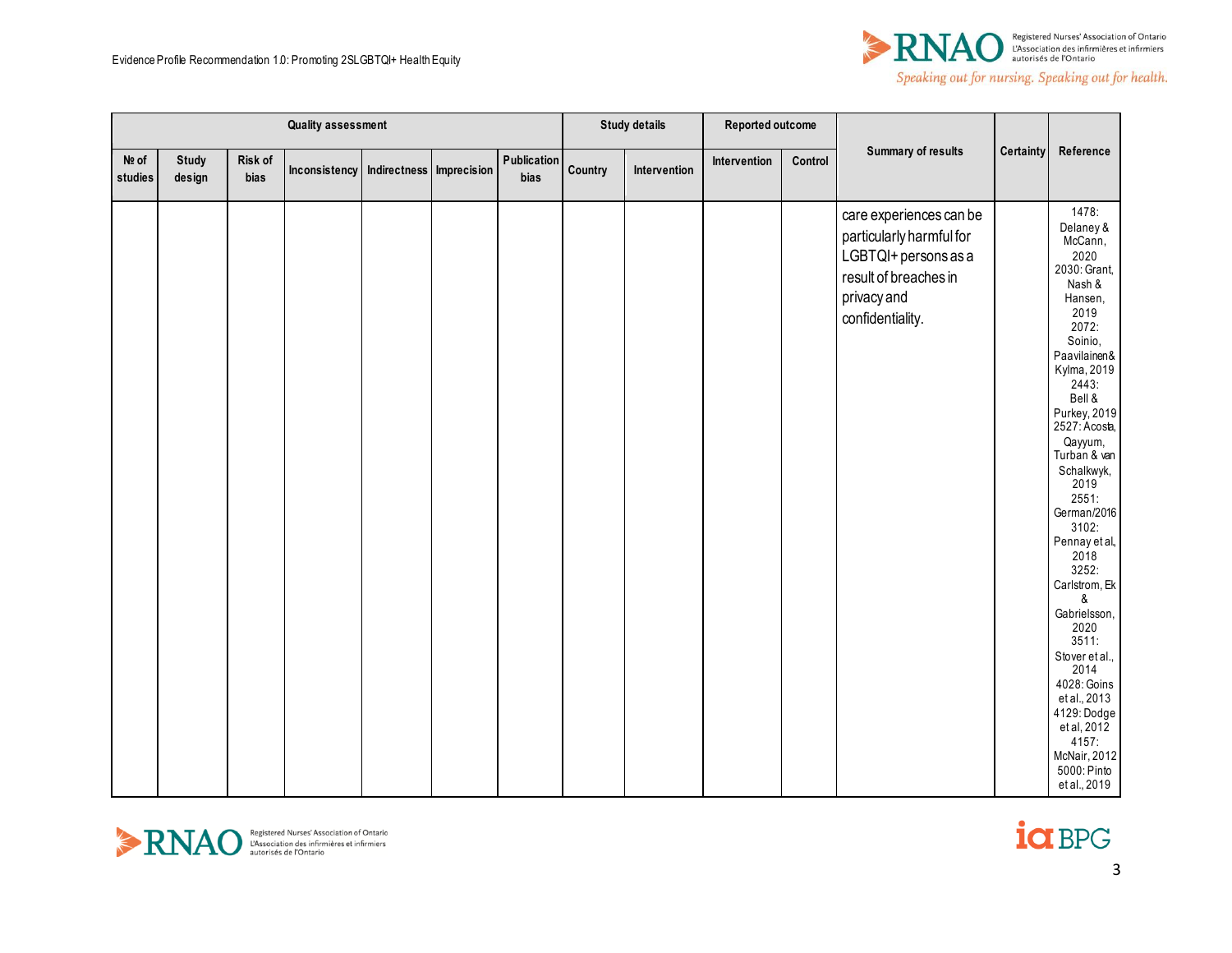

|                    | <b>Quality assessment</b> |                 |                                        |  |  |                            | <b>Study details</b> | Reported outcome |              |         |                           |                  |                                                                                                                                                                                                               |
|--------------------|---------------------------|-----------------|----------------------------------------|--|--|----------------------------|----------------------|------------------|--------------|---------|---------------------------|------------------|---------------------------------------------------------------------------------------------------------------------------------------------------------------------------------------------------------------|
| $Ne$ of<br>studies | Study<br>design           | Risk of<br>bias | Inconsistency Indirectness Imprecision |  |  | <b>Publication</b><br>bias | Country              | Intervention     | Intervention | Control | <b>Summary of results</b> | <b>Certainty</b> | Reference                                                                                                                                                                                                     |
|                    |                           |                 |                                        |  |  |                            |                      |                  |              |         |                           |                  | 5451:<br>Samuels et<br>al., 2017<br>6163; Uhrig<br>et al., 2019<br>10321:<br>Rounds et al,<br>2013<br>11096:<br>Rucker et al,<br>2018<br>11199:<br>Dunne et al,<br>2017<br>11204:<br>Thompson et<br>al., 2016 |

**Explanations**





<sup>a</sup>No quantitative evidence answering this research question was identified.

**b** All included studies explored firsthand accounts of health care experience and offered qualitative data. In the absence of qu antitative evidence, we are treating these studies as non-intervention, non-randomized studies (cross-sectional or single arm). We downgraded by 2 due to very serious concerns in risk of bias according to the domains of the ROBINS-I tool.

<sup>c</sup> Qualitative data was consistent across themes and studies. We did not downgrade.

d Interventions and communication strategies received by participants varied widely across studies. Outcomes experienced by persons also varied from positive to negative. We downgraded by 1.

<sup>e</sup> Number of participants across all studies was over 1000. However, we were unable to ascertain an effect estimate with confide nce intervals from the data provided. We downgraded by 0.5.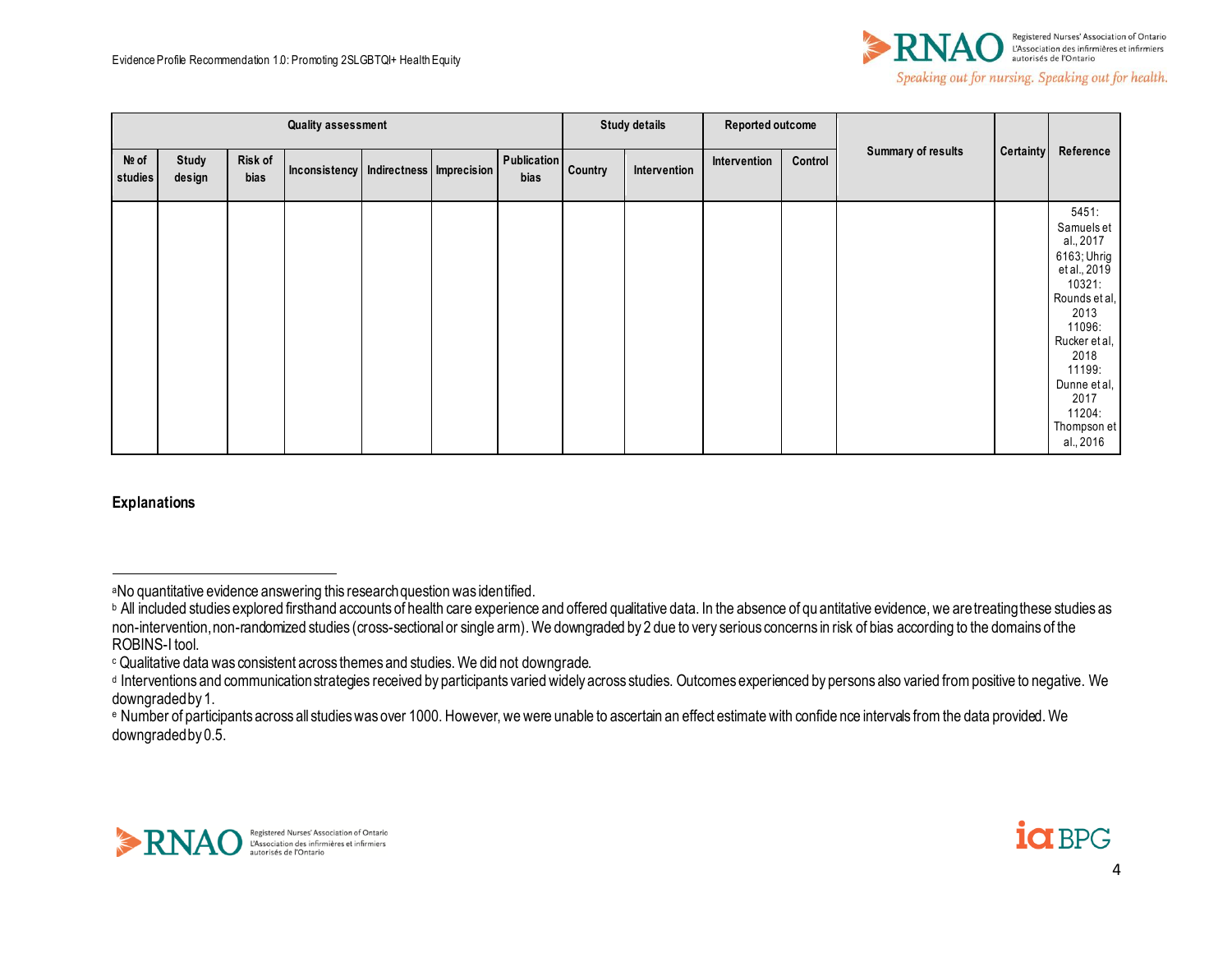## **CERQual Evidence Profile**

**Recommendation Question**: What communication strategies should be recommended to improve care for 2SLGBTQI+ people?

Recommendation 1.0: The expert panel recommends that health providers use 2SLGBTQI+ inclusive language<sup>\*</sup>, a person-centred history taking approach and ensure privacy and confidentiality during interactions with all persons, to be inclusive of 2SLGBTQI+ people.

\*This evidence profile relates to the statement "inclusive language"\*

**Aim:** To explore the perceived benefits of communication strategies for nurses and the Interprofessional team related to 2SLGBTQI+ health on person's comfort and safety.

**Bibliography:** 417, 430, 641, 562, 697, 700, 808, 990, 1164, 1295, 1478, 2030, 2072, 2527, 2551, 3102, 3252, 3511, 5451, 10321, 11096, 11199, 11204, 6 163, 204, 6298, 6569, 1163, 1393

Finding: LGBTQI+ people felt more comfortable and safe when health providers used:

- gender affirming and inclusive language,
- correct pronouns, names and title (Mr., Ms., Mx.),
- and avoided heteronormative and binary language.

| <b>Studies</b><br>contributing to            | <b>Included</b><br>study                             |                                                                 | <b>CERQual Assessment</b>                  |                                              |                                             | <b>Overall CERQual</b><br>Assessment of         | <b>Explanation of Judgement</b>                                     |
|----------------------------------------------|------------------------------------------------------|-----------------------------------------------------------------|--------------------------------------------|----------------------------------------------|---------------------------------------------|-------------------------------------------------|---------------------------------------------------------------------|
| the Finding                                  | designs                                              | Assessment of<br>Methodological<br>Limitations                  | Assessment of<br>Relevance                 | Assessment of<br>Coherence                   | Assessment of<br>Adequacy of Data           | Confidence                                      |                                                                     |
| 24 individual studies:<br>641: Hagen, Galupo | 641: semi-<br>structured<br>interview with           | Serious concerns                                                | No concerns                                | No concerns                                  | No concerns                                 | $\oplus \oplus \oplus \odot$<br><b>Moderate</b> | The finding was graded as<br>moderate confidence due to             |
| & Paz, 2014<br>1295: Ross, Castle &          | thematic<br>analysis                                 | (Individual studies<br>lacked consideration                     | (The studies were<br>representative of the | (The patterns in the<br>data were relatively | (24 individual studies<br>and 5 qualitative | confidence                                      | serious concerns over<br>methodological limitations of              |
| <b>Bell. 2017</b>                            | 1295: semi-<br>structured                            | of reflexivity and<br>ethical issues and<br>several studies had | phenomena of<br>interest)                  | clear)                                       | evidence syntheses<br>offering rich data)   |                                                 | the individual studies. There<br>were no other concerns related     |
| 2551: German et al<br>2016                   | interviews with<br>thematic<br>analysis              | concerns of risk of<br>bias due to selection                    |                                            |                                              |                                             |                                                 | to relevance, coherence and<br>adequacy of data in the<br>evidence. |
| 3511: Stover, Hare &<br>Johnson, 2014        | 2551: semi-<br>structured                            | bias or unclear data<br>collection or analysis                  |                                            |                                              |                                             |                                                 |                                                                     |
| 10321: Rounds.<br>McGrath & Walsh,           | interview with<br>constant                           | methods. Qualitative<br>evidence syntheses                      |                                            |                                              |                                             |                                                 |                                                                     |
| 2013<br>11096: Rucker.                       | comparative<br>methods                               | had concerns over<br>study selection and                        |                                            |                                              |                                             |                                                 |                                                                     |
| Murray, Gaul et al,<br>2018                  | 3511: online<br>focus group with<br>content analysis | data collection.) <sup>a</sup>                                  |                                            |                                              |                                             |                                                 |                                                                     |



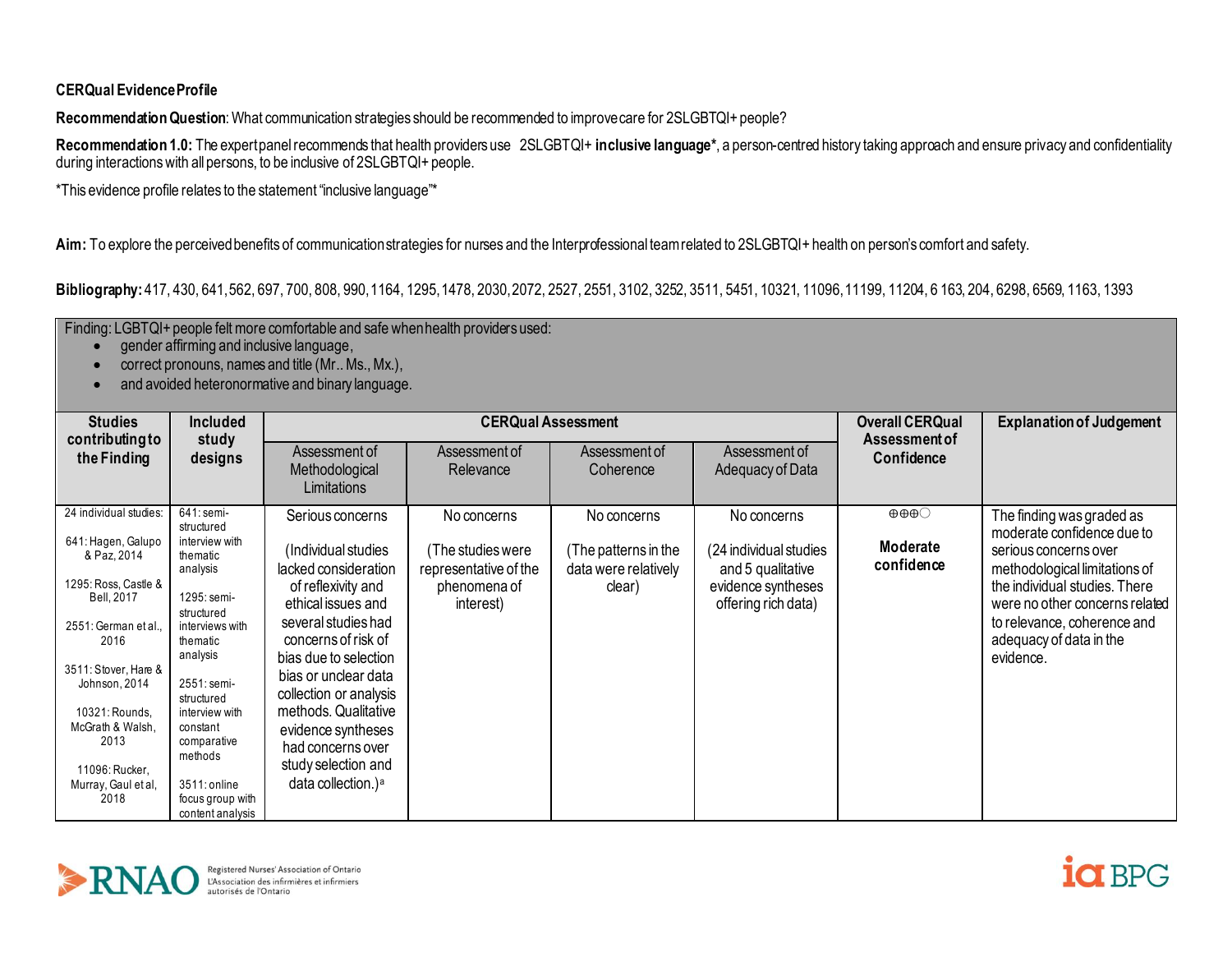| 11199: Dunne,         |                  |  |  |  |
|-----------------------|------------------|--|--|--|
|                       |                  |  |  |  |
| Raynor, Cottrell et   | 10321: focus     |  |  |  |
| al., 2017             | groups [analysis |  |  |  |
|                       | methods not      |  |  |  |
| 11204: Thompson,      | clear]           |  |  |  |
| 2016                  |                  |  |  |  |
|                       | 11096: in-depth  |  |  |  |
| 6163: Uhrig, 2018     | interview with   |  |  |  |
|                       |                  |  |  |  |
|                       | thematic         |  |  |  |
| 417: Eisenberg et al. | analysis         |  |  |  |
| 2020                  |                  |  |  |  |
|                       | 11199: semi-     |  |  |  |
| 430: Floyd et al.     | structured       |  |  |  |
| 2020                  | interview with   |  |  |  |
|                       | constant         |  |  |  |
| 562: Brown et al.     | comparative      |  |  |  |
|                       |                  |  |  |  |
| 2020                  | analysis         |  |  |  |
|                       |                  |  |  |  |
| 697: Hines et al.     | 11204: focus     |  |  |  |
| 2019                  | groups with      |  |  |  |
|                       | narrative        |  |  |  |
| 700: Guss et al. 2019 | analysis         |  |  |  |
|                       |                  |  |  |  |
| 808: Grant & Nash,    | 6163: key        |  |  |  |
|                       |                  |  |  |  |
| 2019                  | informant        |  |  |  |
|                       | interviews with  |  |  |  |
| 990: Willging et al.  | triangulation    |  |  |  |
| 2019                  |                  |  |  |  |
|                       | 417: semi-       |  |  |  |
| 1164: Thonin and      | structured       |  |  |  |
| Bromstrom, 2018       | interviews with  |  |  |  |
|                       | thematic         |  |  |  |
|                       |                  |  |  |  |
| 1478: Delaney &       | analysis         |  |  |  |
| McCann, 2020          |                  |  |  |  |
|                       | 430: semi-       |  |  |  |
| 2030: Grant, Nash &   | structured       |  |  |  |
| Hansen, 2019          | interviews with  |  |  |  |
|                       | thematic         |  |  |  |
| 2072: Soinio,         | analysis         |  |  |  |
| Paavilainen &         |                  |  |  |  |
|                       |                  |  |  |  |
| Kylma, 2019           | 562: semi-       |  |  |  |
|                       | structured       |  |  |  |
| 2527: Acosta et al.   | interviews with  |  |  |  |
| 2019                  | thematic         |  |  |  |
|                       | analysis         |  |  |  |
| 3102: Pennay et al.,  |                  |  |  |  |
| 2018                  |                  |  |  |  |
|                       | 697: semi-       |  |  |  |
|                       |                  |  |  |  |
| 3252: Carlstrom, Ek   | structured       |  |  |  |
| ጼ                     | interviews with  |  |  |  |
| Gabrielsson, 2020     | content analysis |  |  |  |
|                       |                  |  |  |  |



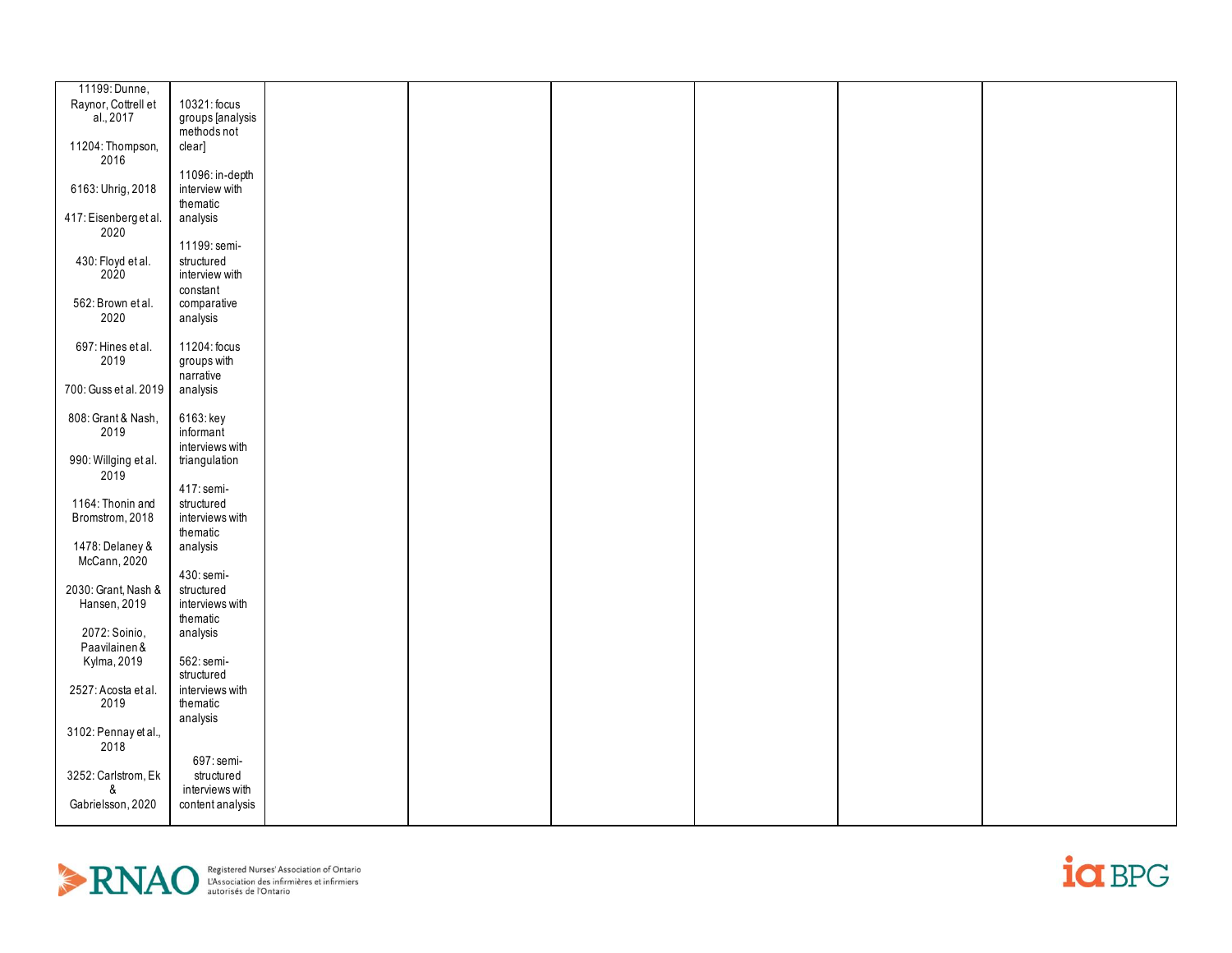| 5451: Samuels et al.,            | 700: semi-       |  |  |  |
|----------------------------------|------------------|--|--|--|
| 2018                             | structured       |  |  |  |
|                                  | interviews with  |  |  |  |
|                                  | thematic         |  |  |  |
| 5 qualitative                    | analysis         |  |  |  |
| evidence syntheses:              |                  |  |  |  |
|                                  |                  |  |  |  |
|                                  | 808: semi-       |  |  |  |
| 204: Bjarnadottir,               | structured       |  |  |  |
| Bockting & Dowding,<br>2017      | interviews with  |  |  |  |
|                                  | thematic         |  |  |  |
|                                  | analysis         |  |  |  |
| 6298: Lisy, Schofield            |                  |  |  |  |
| & Jefford, 2018                  | 990: semi-       |  |  |  |
|                                  | structured       |  |  |  |
| 6569: Brooks et al.,             | interviews with  |  |  |  |
| 2018                             | grounded theory  |  |  |  |
|                                  | iterative coding |  |  |  |
| 1163: Heng et al.,               |                  |  |  |  |
| 2018                             | 1164: semi-      |  |  |  |
|                                  | structured       |  |  |  |
|                                  | interviews with  |  |  |  |
| 1393: Sbragia &<br>Vottero, 2020 | thematic         |  |  |  |
|                                  |                  |  |  |  |
|                                  | analysis         |  |  |  |
|                                  |                  |  |  |  |
|                                  | 1478: semi-      |  |  |  |
|                                  | structured       |  |  |  |
|                                  | interviews and   |  |  |  |
|                                  | interpretive     |  |  |  |
|                                  | phenomenology    |  |  |  |
|                                  |                  |  |  |  |
|                                  | 2030: semi-      |  |  |  |
|                                  | structured       |  |  |  |
|                                  | interviews with  |  |  |  |
|                                  | thematic         |  |  |  |
|                                  | analysis         |  |  |  |
|                                  |                  |  |  |  |
|                                  | 2072: electronic |  |  |  |
|                                  | survey and       |  |  |  |
|                                  | content analysis |  |  |  |
|                                  |                  |  |  |  |
|                                  | 2527: semi-      |  |  |  |
|                                  | structured       |  |  |  |
|                                  |                  |  |  |  |
|                                  | interviews and   |  |  |  |
|                                  | thematic         |  |  |  |
|                                  | analysis         |  |  |  |
|                                  |                  |  |  |  |
|                                  | 3102: semi-      |  |  |  |
|                                  | structured       |  |  |  |
|                                  | interviews and   |  |  |  |
|                                  | thematic         |  |  |  |
|                                  | analysis         |  |  |  |
|                                  |                  |  |  |  |



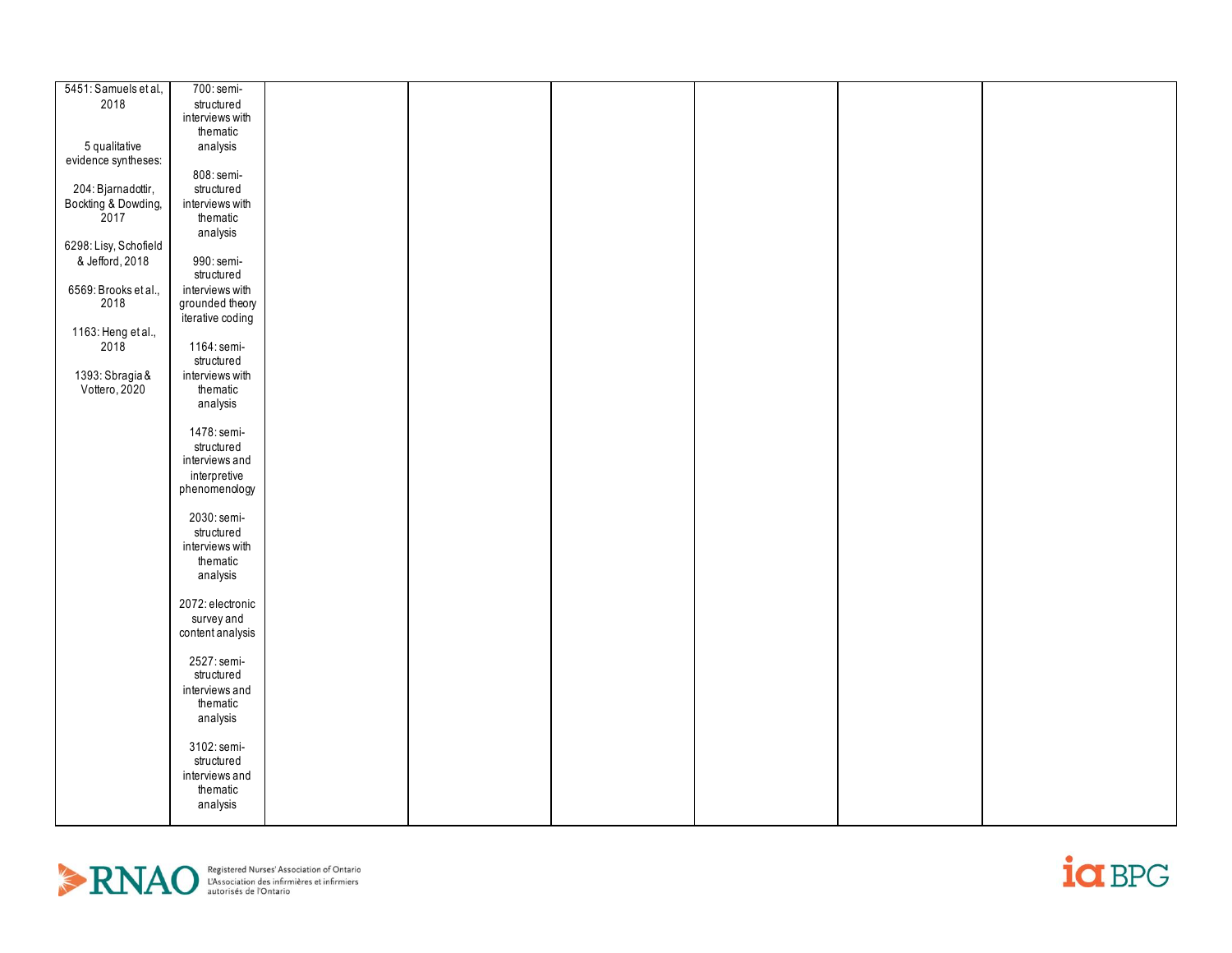| 3252: written<br>self-reports and<br>thematic<br>analysis |  |  |  |
|-----------------------------------------------------------|--|--|--|
| 5451: focus<br>groups with<br>thematic<br>analysis        |  |  |  |
|                                                           |  |  |  |



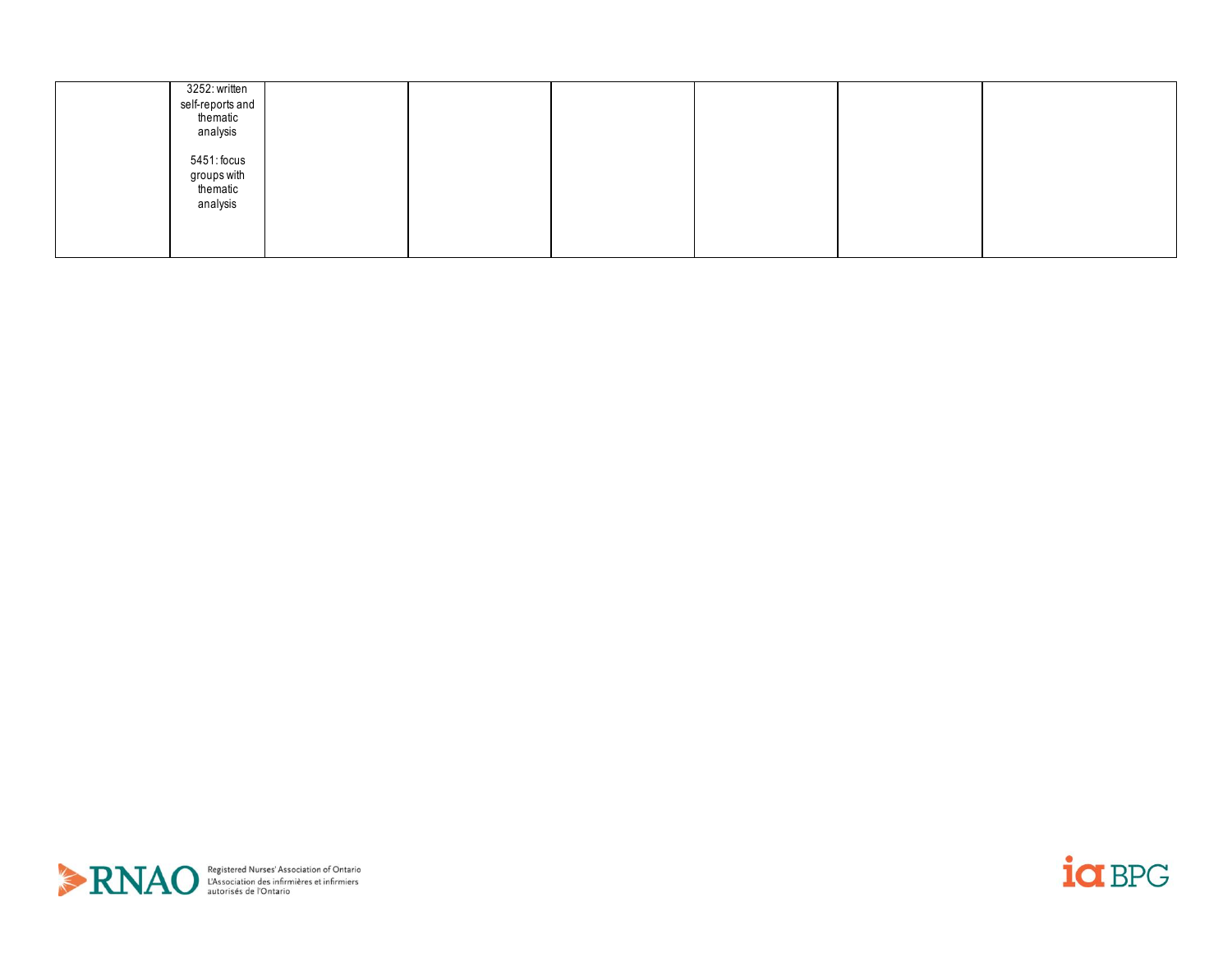## **CERQual Evidence Profile**

**Recommendation Question**: What communication strategies should be recommended to improve care for 2SLGBTQI+ people?

Recommendation 1.0: The expert panel recommends that health providers use 2SLGBTQI+inclusive language, a person-centred history taking approach\* and ensure privacy and confidentiality during interactions with all persons, to be inclusive of 2SLGBTQI+ people.

\*This evidence profile relates to "person-centred" history taking approach\*

**Aim:** To explore the perceived benefits of communication strategies for nurses and the interprofessional team related to 2SLGBTQI+ health on person's comfort and safety.

**Bibliography:** 86, 430, 537, 799, 951, 990, 1295, 3511, 4028, 4157, 11096, 11199, 204, 1163, 1393, 6298

Finding: LGBTQ persons feel comfortable and safe when health providers avoid asking questions not relevant to their care needs or that are based on heteronormative assumptions. This was particularly evident with regard to sexual health history including sexual behaviours and relationships. LGBTQ persons in three of the studies preferred when health providers initiated discussions on sexual health during the clinical encounter.

| <b>Studies</b><br>contributing to                                                                                                                                                                                                                                                                                                                                      | <b>Included</b>                                                                                                                                                                                                                                                                                                                           |                                                                                                                                                                                                                                                                                                                                                    |                                                                                        | <b>CERQual Assessment</b>                                             |                                                                                                         | <b>Overall CERQual</b><br>Assessment of                          | <b>Explanation of Judgement</b>                                                                                                                                                                                            |
|------------------------------------------------------------------------------------------------------------------------------------------------------------------------------------------------------------------------------------------------------------------------------------------------------------------------------------------------------------------------|-------------------------------------------------------------------------------------------------------------------------------------------------------------------------------------------------------------------------------------------------------------------------------------------------------------------------------------------|----------------------------------------------------------------------------------------------------------------------------------------------------------------------------------------------------------------------------------------------------------------------------------------------------------------------------------------------------|----------------------------------------------------------------------------------------|-----------------------------------------------------------------------|---------------------------------------------------------------------------------------------------------|------------------------------------------------------------------|----------------------------------------------------------------------------------------------------------------------------------------------------------------------------------------------------------------------------|
| the Finding                                                                                                                                                                                                                                                                                                                                                            | study<br>designs                                                                                                                                                                                                                                                                                                                          | Assessment of<br>Methodological<br>Limitations                                                                                                                                                                                                                                                                                                     | Assessment of<br>Relevance                                                             | Assessment of<br>Coherence                                            | Assessment of<br>Adequacy of Data                                                                       | Confidence                                                       |                                                                                                                                                                                                                            |
| 12 individual studies:<br>1295: Ross, Castle &<br>Bell, 2017<br>4028: Goins & Pye,<br>2013<br>3511: Stover, Hare<br>& Johnson, 2014<br>11096: Rucker<br>Murray, Gaul, et al.,<br>2018<br>11199: Dunne.<br>Raynor, Cottrell, et<br>al. 2017<br>86: Agenor, Bailey,<br>Krieger et al., 2015<br>4157: McNair,<br>Hegarty & Taft, 2012<br>951: Maragh-Bass et<br>al., 2017 | 1295: semi-<br>structured<br>interview with<br>thematic<br>analysis<br>4028: online<br>survey with<br>thematic<br>analysis<br>3511: online<br>focus groups<br>with content<br>analysis<br>11096: in-depth<br>interview with<br>thematic<br>analysis<br>11199: semi-<br>structured<br>interview with<br>constant<br>comparative<br>methods | Serious concerns<br>(Individual studies<br>lacked consideration<br>of reflexivity and<br>ethical issues and<br>several studies had<br>concerns of risk of<br>bias due to selection<br>bias or unclear data<br>collection or analysis<br>methods. Qualitative<br>evidence syntheses<br>had concerns over<br>study selection and<br>data collection) | No concerns<br>(The studies were<br>representative of the<br>phenomena of<br>interest) | No concerns<br>(The findings in the<br>data were relatively<br>clear) | No concerns<br>(12 individual studies<br>and 4 qualitative<br>evidence syntheses<br>offering rich data) | $\oplus \oplus \oplus \bigcirc$<br><b>Moderate</b><br>confidence | The finding was graded as<br>moderate confidence due to<br>serious concerns over<br>methodological limitations of<br>the individual studies and no<br>concerns related to relevance,<br>coherence and adequacy of<br>data. |



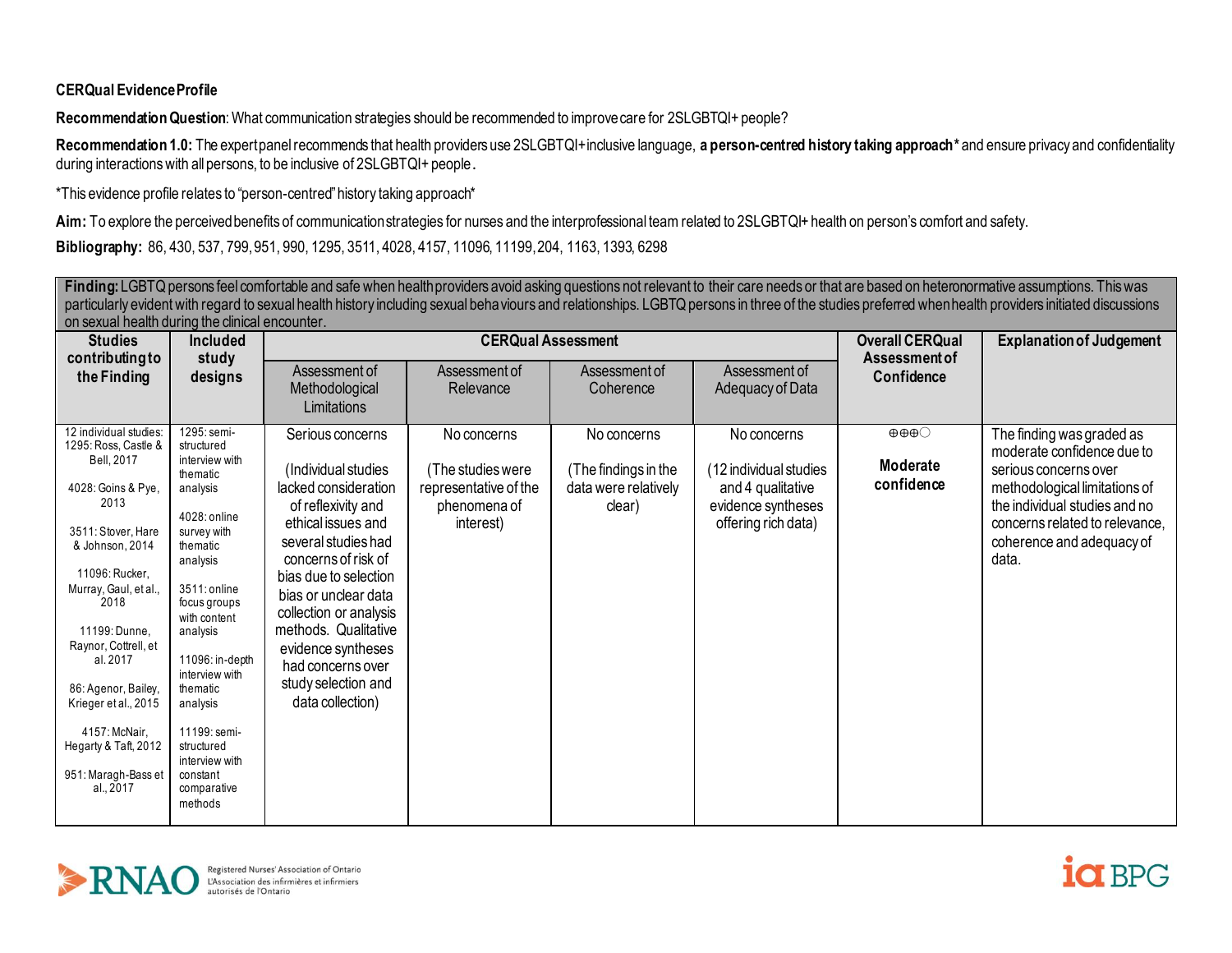| 430: Floyd et al.,          | 86: focus groups |  |  |  |
|-----------------------------|------------------|--|--|--|
|                             |                  |  |  |  |
| 2020                        | with thematic    |  |  |  |
|                             | analysis         |  |  |  |
| 537: Meyer et al.,          |                  |  |  |  |
| 2020                        | 4157: in-depth   |  |  |  |
|                             | interviews with  |  |  |  |
|                             |                  |  |  |  |
| 799: Jahn et al.,<br>2019   | phenomenology    |  |  |  |
|                             |                  |  |  |  |
|                             | 951: open-ended  |  |  |  |
| 990: Willging et al.,       | survey with      |  |  |  |
| 2019                        | content analysis |  |  |  |
|                             |                  |  |  |  |
|                             |                  |  |  |  |
| 4 qualitative               | 430: Semi-       |  |  |  |
| evidence syntheses:         | structured       |  |  |  |
|                             | interviews with  |  |  |  |
| 204: Bjarnadottir,          | thematic         |  |  |  |
|                             | analysis         |  |  |  |
| Bockting & Dowding,<br>2017 |                  |  |  |  |
|                             |                  |  |  |  |
|                             | 537: Semi-       |  |  |  |
| 6298: Lisy, Schofield       | structured       |  |  |  |
| & Jefford, 2018             | interviews with  |  |  |  |
|                             | thematic         |  |  |  |
| 1163: Heng et al.,          | analysis         |  |  |  |
| 2018                        |                  |  |  |  |
|                             | 799: Semi-       |  |  |  |
|                             |                  |  |  |  |
| 1164: Thonin &              | structured       |  |  |  |
| Bromstrom, 2018             | interviews with  |  |  |  |
|                             | thematic         |  |  |  |
|                             | analysis         |  |  |  |
|                             |                  |  |  |  |
|                             | 990: semi-       |  |  |  |
|                             |                  |  |  |  |
|                             | structured       |  |  |  |
|                             | interviews with  |  |  |  |
|                             | thematic         |  |  |  |
|                             | analysis         |  |  |  |
|                             |                  |  |  |  |
|                             |                  |  |  |  |
|                             |                  |  |  |  |
|                             |                  |  |  |  |
|                             |                  |  |  |  |
|                             |                  |  |  |  |



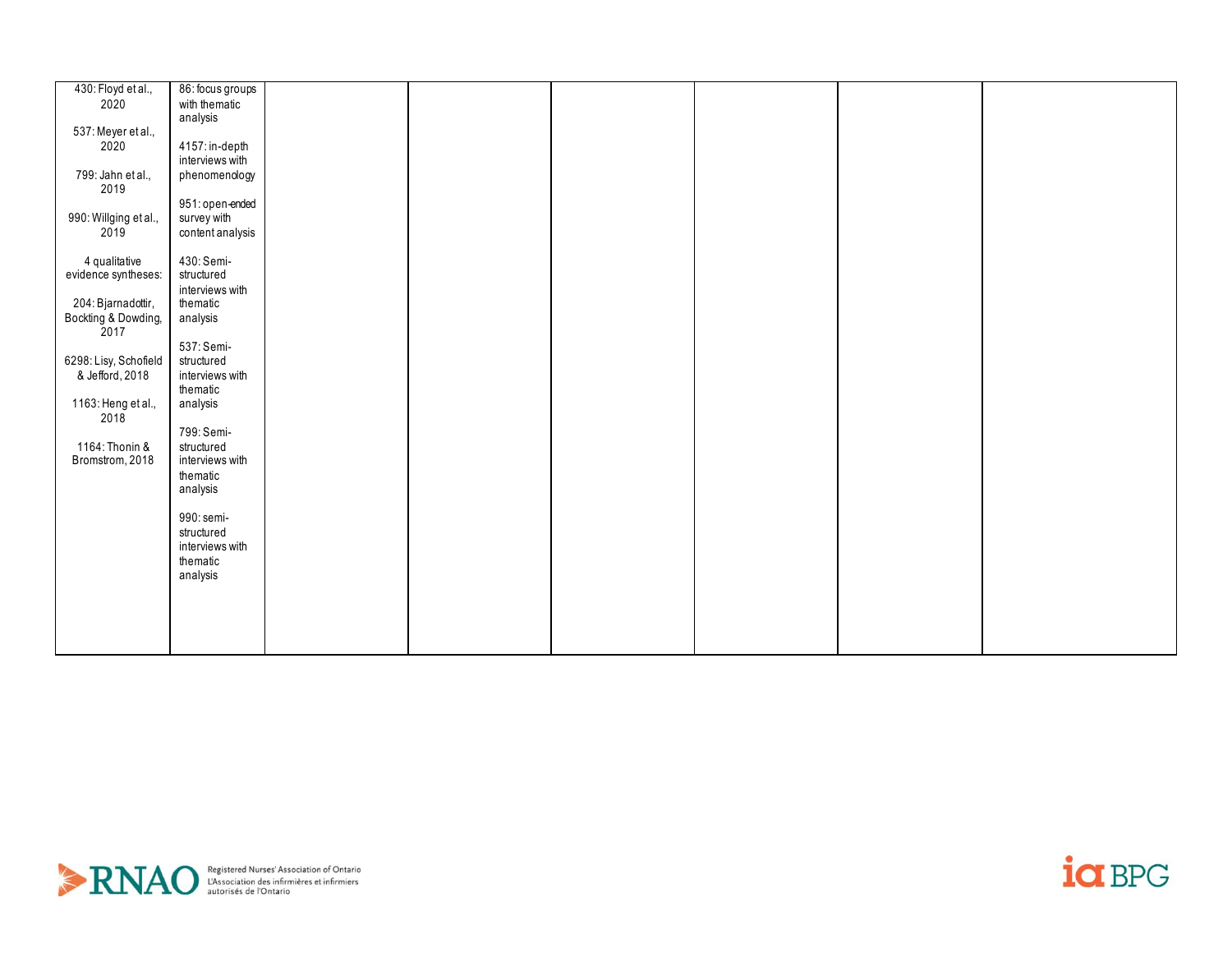**CERQual Evidence Profile**

**Recommendation Question**: What communication strategies should be recommended to improve care for 2SLGBTQI+ people?

**Recommendation 1.0:** The expert panel recommends that health providers use 2SLGBTQI+ inclusive language and a person-centred history taking approach, and **ensure privacy and confidentiality\*** during interactions with all persons, to be inclusive of 2SLGBTQI+ people.

\*This evidence profile relates to ensuring privacy and confidentiality\*

Aim: To explore the perceived benefits of communication strategies for nurses and the interprofessional team related to 2SLGBTQI+ health on person's comfort and safety.

**Bibliography:** 437, 3511, 4129, 10321, 2551, 4028, 11096, 11204, 951, 700, 6298, 6569

|                                                                                                                                                                                                                                                                                                                                                 | Finding: LGBTQI+ persons comfort and perceived safety were improved when care was delivered with enhanced privacy and confidentiality. LGBTQI+ persons expressed that health care<br>experiences can be particularly harmful when there are breaches in privacy and confidentiality.                                                  |                                                                                                                                                                                                                                                                                                                             |                                                                                        |                                                                       |                                                                                                         |                                                           |                                                                                                                                                                                                                    |  |  |  |
|-------------------------------------------------------------------------------------------------------------------------------------------------------------------------------------------------------------------------------------------------------------------------------------------------------------------------------------------------|---------------------------------------------------------------------------------------------------------------------------------------------------------------------------------------------------------------------------------------------------------------------------------------------------------------------------------------|-----------------------------------------------------------------------------------------------------------------------------------------------------------------------------------------------------------------------------------------------------------------------------------------------------------------------------|----------------------------------------------------------------------------------------|-----------------------------------------------------------------------|---------------------------------------------------------------------------------------------------------|-----------------------------------------------------------|--------------------------------------------------------------------------------------------------------------------------------------------------------------------------------------------------------------------|--|--|--|
| <b>Studies</b><br>contributing to                                                                                                                                                                                                                                                                                                               | <b>Included</b><br>study                                                                                                                                                                                                                                                                                                              |                                                                                                                                                                                                                                                                                                                             | <b>CERQual Assessment</b>                                                              |                                                                       |                                                                                                         | <b>Overall CERQual</b><br>Assessment of                   | <b>Explanation of Judgement</b>                                                                                                                                                                                    |  |  |  |
| the Finding                                                                                                                                                                                                                                                                                                                                     | designs                                                                                                                                                                                                                                                                                                                               | Assessment of<br>Methodological<br>Limitations                                                                                                                                                                                                                                                                              | Assessment of<br>Relevance                                                             | Assessment of<br>Coherence                                            | Assessment of<br>Adequacy of Data                                                                       | Confidence                                                |                                                                                                                                                                                                                    |  |  |  |
| 10 individual<br>studies:<br>437: Dispenza,<br>Viehl, Sewell et<br>al., 2015<br>3511: Stover,<br>Hare & Johnson,<br>2014<br>4129: Dodge et<br>al., 2012<br>10321: Rounds,<br>McGrath &<br>Walsh, 2013<br>2551: German et<br>al., 2016 4028:<br>Goins & Pye,<br>2013 11096:<br>Rucker, Murray,<br>Gaul, et al., 2018<br>11204:<br>Thompson, 2016 | $\overline{437}$ : semi-<br>structured<br>interview with<br>grounded theory<br>3511: online<br>focus group with<br>content analysis<br>4129: in-depth<br>interviews with<br>thematic<br>analysis<br>10321: Focus<br>groups [analysis<br>unclear]<br>2551: semi-<br>structured<br>interview with<br>constant<br>comparative<br>methods | Serious concerns<br>(Individual studies<br>lacked consideration<br>of reflexivity and<br>ethical issues and<br>several studies had<br>concerns of risk of<br>bias due to selection<br>bias or unclear data<br>collection or analysis<br>methods. Qualitative<br>evidence synthesis<br>had concerns over<br>study selection) | No concerns<br>(The studies were<br>representative of the<br>phenomena of<br>interest) | No concerns<br>(The patterns in the<br>data were relatively<br>clear) | No concerns<br>(10 individual studies<br>and 2 qualitative<br>evidence syntheses<br>offering rich data) | $\oplus \oplus \oplus \bigcirc$<br>Moderate<br>confidence | The finding was graded as<br>moderate confidence due to<br>serious concerns over<br>methodological limitations of<br>the individual studies and no<br>concerns of relevance,<br>coherence and adequacy of<br>data. |  |  |  |